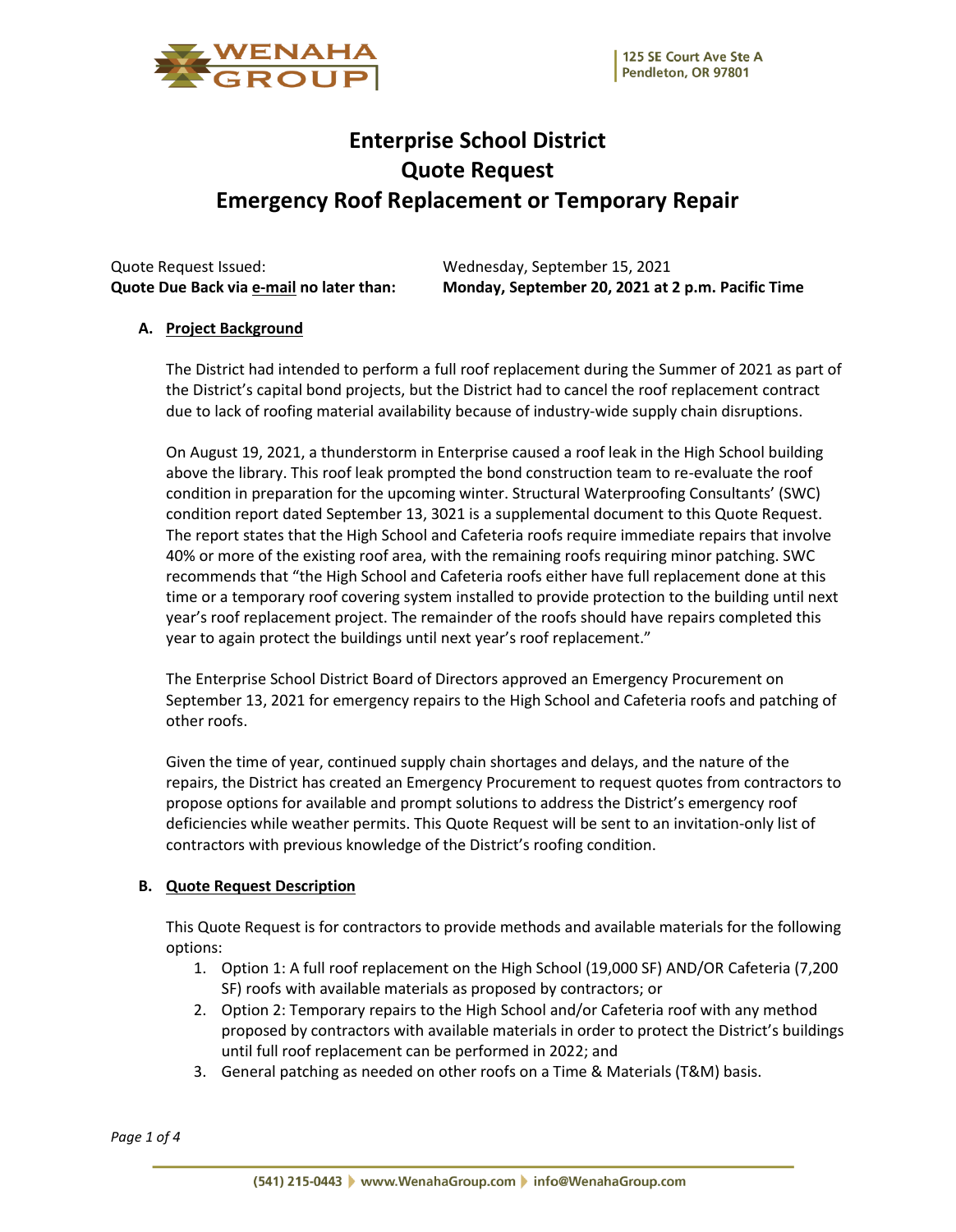

Due to the emergency nature of the procurement, the District may select any option or quote from any contractor regardless of price.

Contractors may provide quotes for parts of Option 1, both options, only Option 2, or multiple strategies for Option 2 (temporary repairs). Contractors responding to this Quote Request commit to provide general patching on a T&M basis to the other roofs if selected as the contractor.

## **C. Scope of Work (SOW):**

Refer to the bid documents dated March 17, 2021 from the cancelled 2021 roof replacement project for building locations and corresponding roof square footage and layout.

## **1. Option 1 – Replacement of High School AND/OR Cafeteria Roof:**

- 1. Remove existing single ply membrane roof and associated flashings.
- 2. Repair damaged existing structural sheathing and framing system.
- 3. Temporary removal of electrical boxes/conduit/fixtures, mechanical equipment and ductwork. Extend mechanical curbs to allow for installation of rigid insulation. Extend existing ductwork and electrical supply lines as required.
- 4. Extend plumbing vents to allow for proper clearance above newly installed rigid insulation.
- 5. Removal and reinstallation of the gutter and downspout system. Add splash blocks where connection to drainage system is not available.
- *6. Installation of new 60 mil single ply membrane (20-year warranty), vapor barrier, 2 layers (R-38 min.) of rigid insulation, ½" cover board and related flashing. Slope insulation to drain to gutter or roof drainage system. Roof membrane may be either TPO or PVC and rigid insulation of any type that meets listed thermal value.*
- 7. Reinstallation of all temporary removed electrical and mechanical items.
- 8. Clean construction area and disposal of debris.
- 9. The lower entry door awnings on the south façade of the cafeteria and the High School walkway roofs are excluded from this option.

## **2. Option 2 – Temporary Repairs to High School AND/OR Cafeteria Roof**

- a. Installation of any temporary roof system over existing roof membrane that will provide weather protection through upcoming winter and spring. This may be anything from self-adhered underlayment, roof coatings, single ply membrane or any other method/system. District will be open to any and all options for review.
- b. Clean construction area and disposal of debris.
- c. The lower entry door awnings on the south façade of the cafeteria and the High School walkway roofs are excluded from this option.

## **3. Other requirements**

- a. Contractors responding to this quote request commit to provide general patching on a T&M basis to the other roofs if selected.
- b. Work may be performed during hours while school is in session.
- c. Contractor will be required to fence/cone/tape off selected areas for safety of students and staff in coordination with the District.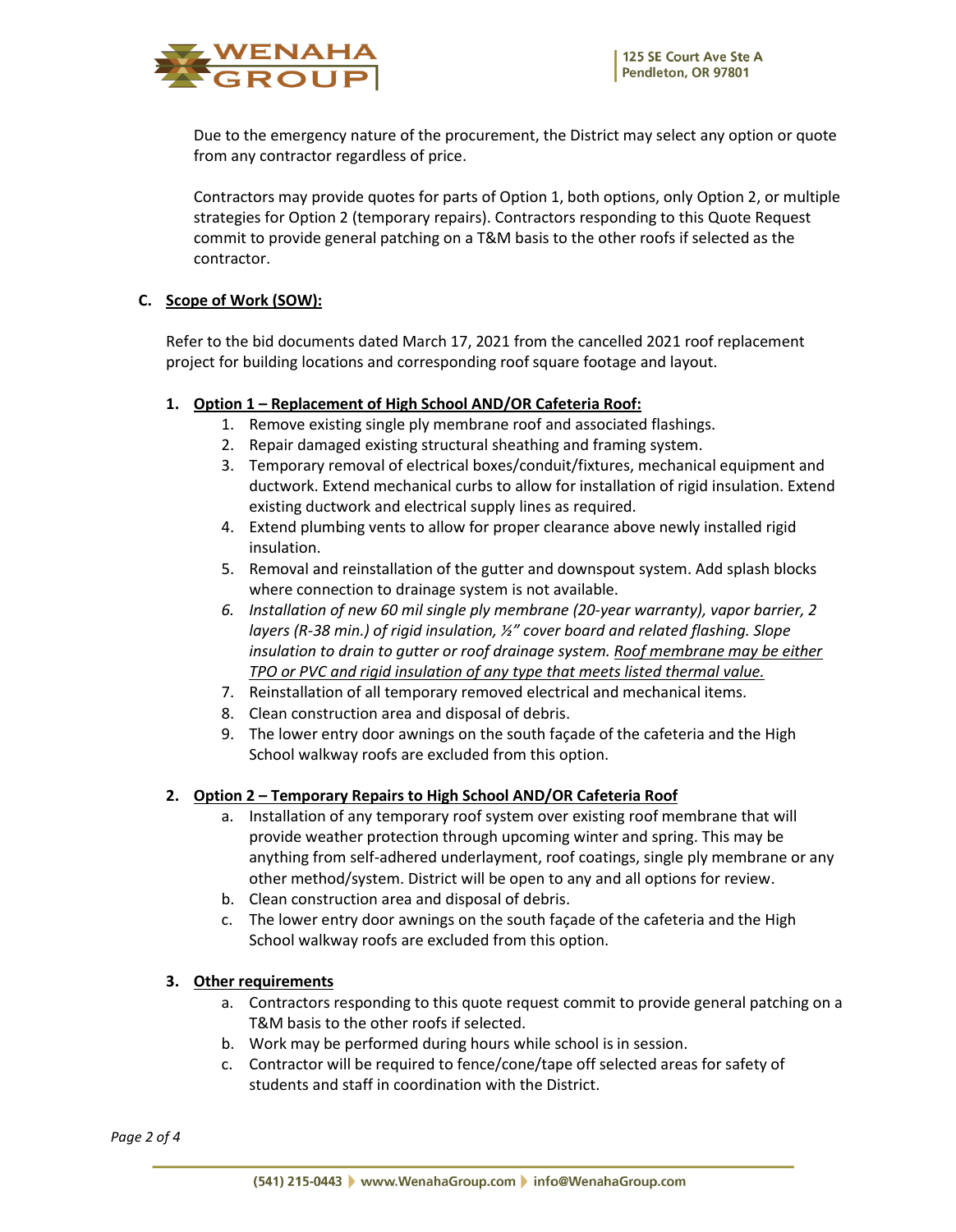

- d. Contractor will comply with District's requirements regarding background checks for all crew members working on site during school hours.
- e. Work is subject to Oregon Prevailing Wage (BOLI) requirements.
- f. Exclude bid security.
- g. Exclude cost of performance and payment bond from quote. Depending on option chosen, District may require bonding from selected contractor at which time bonding cost will be added to contractor's pricing.
- h. A modified version of the "Standard Form of Agreement Between Owner and Contractor," AIA Document A101-2017 and "General Conditions of the Contractor Construction," AIA Document A201-2017 as provided in the March 17, 2021 bid documents shall be used for this contract.
- i. Selected contractor will be required to submit a certificate of insurance for a minimum of \$1 million general liability.



## **D. Format of Quote Submission**

Contractors responding to this quote request shall include the following information in their submission:

1. Description of proposed work, inclusive of list of materials/product information for each method/option proposed. Product cut sheets are welcomed with quote but not required.

*Page 3 of 4*